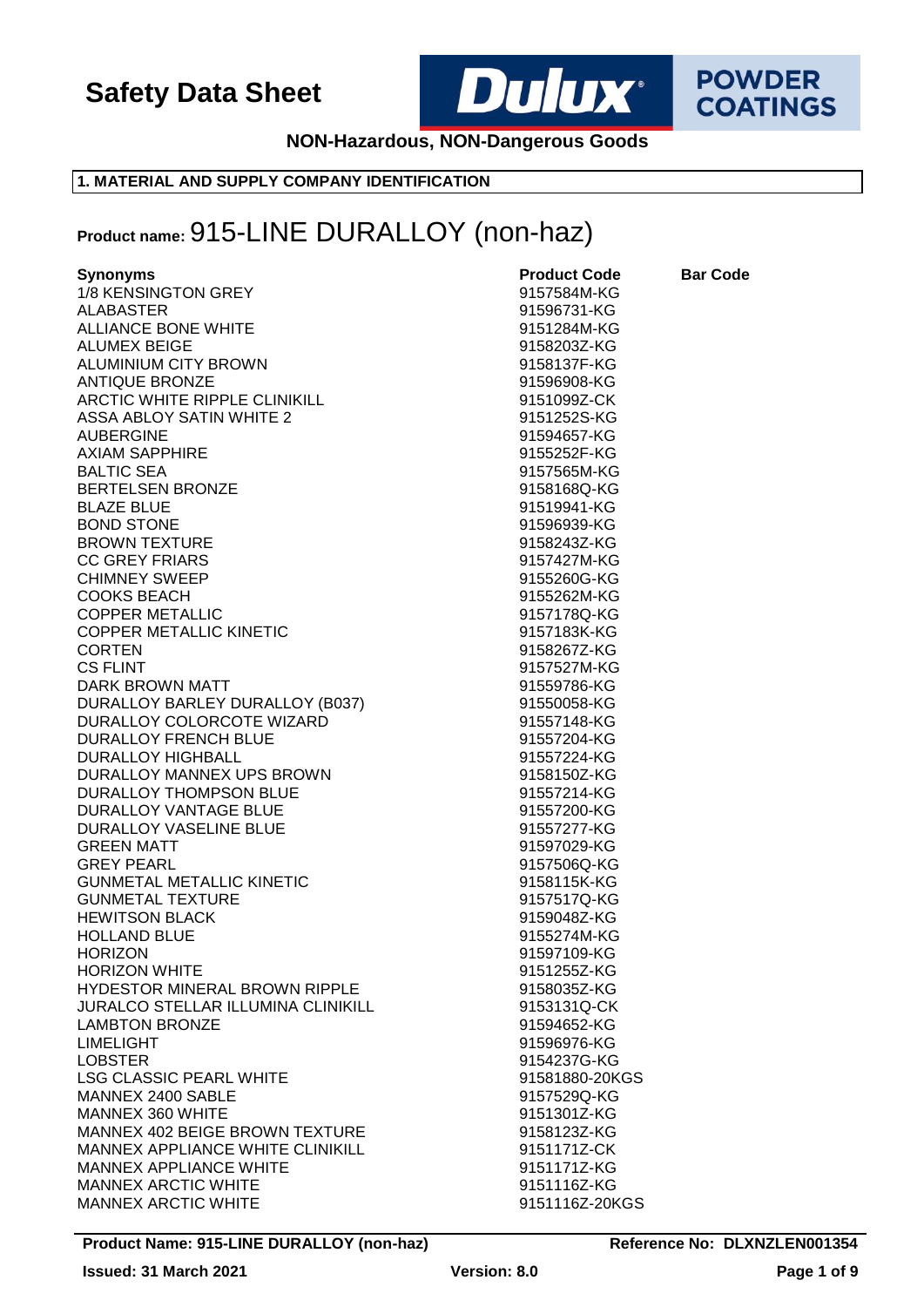MANNEX AZURE 9155241Z-KG MANNEX BEIGE 9153178Z-KG MANNEX BLUESEYE 9155286Z-KG MANNEX BONE WHITE 9151107Z-KG MANNEX BRONCO 9153045Z-KG MANNEX CHARCOAL 8159055Z-20KGS MANNEX CHOCOLATE 9158152Z-KG MANNEX COLA RED 9154130Z-KG MANNEX DARK ANTIQUE 9157549Z-KG MANNEX DESERT SAND 9153044Z-KG MANNEX DUSK 9158193Z-KG MANNEX FLAX POD **120 CONTROLLER SERVITS AND A SERVIT STATE** MANNEX GR PEACH 2002 12:00 12:00 12:00 12:00 12:00 12:00 12:00 12:00 12:00 12:00 12:00 12:00 12:00 12:00 12:00 MANNEX GRAVEL 2008 20157404Z-KG MANNEX GREEN 9156297Z-KG MANNEX GREY FRIARS 9157157Z-KG MANNEX IMO LIGHT GREY 8157658Z-KG MANNEX IRONSAND 9158083Z-20KGS MANNEX JAY 9157591Z-KG MANNEX KARAKA 9156075Z-KG MANNEX LICHEN 9156098Z-KG MANNEX LIGNITE 9158033Z-KG MANNEX MARON BROWN TEXTURE THE SERVICE OF SHAND STANDARD 9158031Z-KG MANNEX MATT BLACK **Example 2015 12:00 MANNEX MATT BLACK** MANNEX MATT BLACK GENERAL MANNEX MATT BLACK MANNEX METRO COAL DUST 8159178K-KG MANNEX METRO SILVER PEARL 8157158Z-KG MANNEX NEW DENIM BLUE **All and the Contract of the Strutter** 9155082Z-KG MANNEX OFF WHITE SALE SERVER AND MANNEX OF MULTIMETRIC MANNEY OF SALE SERVER AND MANNEY STATES AND MANNEY OF S MANNEX PIZZA BLACK 9159082Z-KG MANNEX SAHARA GREY **1992** 19157576Z-KG MANNEX SALSA 9154111Z-KG MANNEX SANDSTONE GREY **1200 CONTROLLER 1200 PM AND STATES** 9157156Z-KG MANNEX SCORIA 2008 - 2009 - 2010 - 2010 - 2010 - 2010 - 9154086Z-KG MANNEX SLATE BLUE 9155147Z-KG MANNEX SLATE BLUE MANNEX SLATE BLUE MK2 9155230Z-KG MANNEX SPICA PEARL 8159017Z-KG MANNEX STARLIGHT 2525 9157575Z-KG MANNEX TITANIA 9153043Z-KG MANNEX TOMCAT 9154303Z-KG MANNEX WAREHOUSE BOOKCASE BLACK 9159092Z-KG MANNEX WARM WHITE PEARL 9152073Z-KG MANNEX WASP 9152203Z-KG MANNEX WENDERHOLM 9154330Z-KG MANNEX YELLOW 9152120Z-KG MARRON SANDS PEARL 8158100Z-KG MASTERPET RED 8154239S-KG MATT ALBOND WHITE SERVICES AND MATT ALBOND WHITE MATT BLACK 9159127M-KG MATT BLUE FIN 2008 CONTROL 2015 19155213M-KG MATT BLUESEYE 9155286M-KG MATT CHAMPAGNE KINETIC 9153059K-KG MATT GOODMAN GREEN 9156340M-KG MATT GRAVEL 8157404M-KG MATT HAKATERE 8156320M-KG MATT KIWIFRUIT 9156337M-KG MATT LT ADMIRALTY GREY **1998** 19157566M-KG MATT POUNAMU 8156330M-KG MATT THUNDER GREY **1998** MATT THUNDER GREY MATT WHISPER WHITE **All and the USA Contract Contract Contract Contract Contract Contract Contract Contract Contract Contract Contract Contract Contract Contract Contract Contract Contract Contract Contract Contract Contra** 



**POWDER** 

**COATINGS**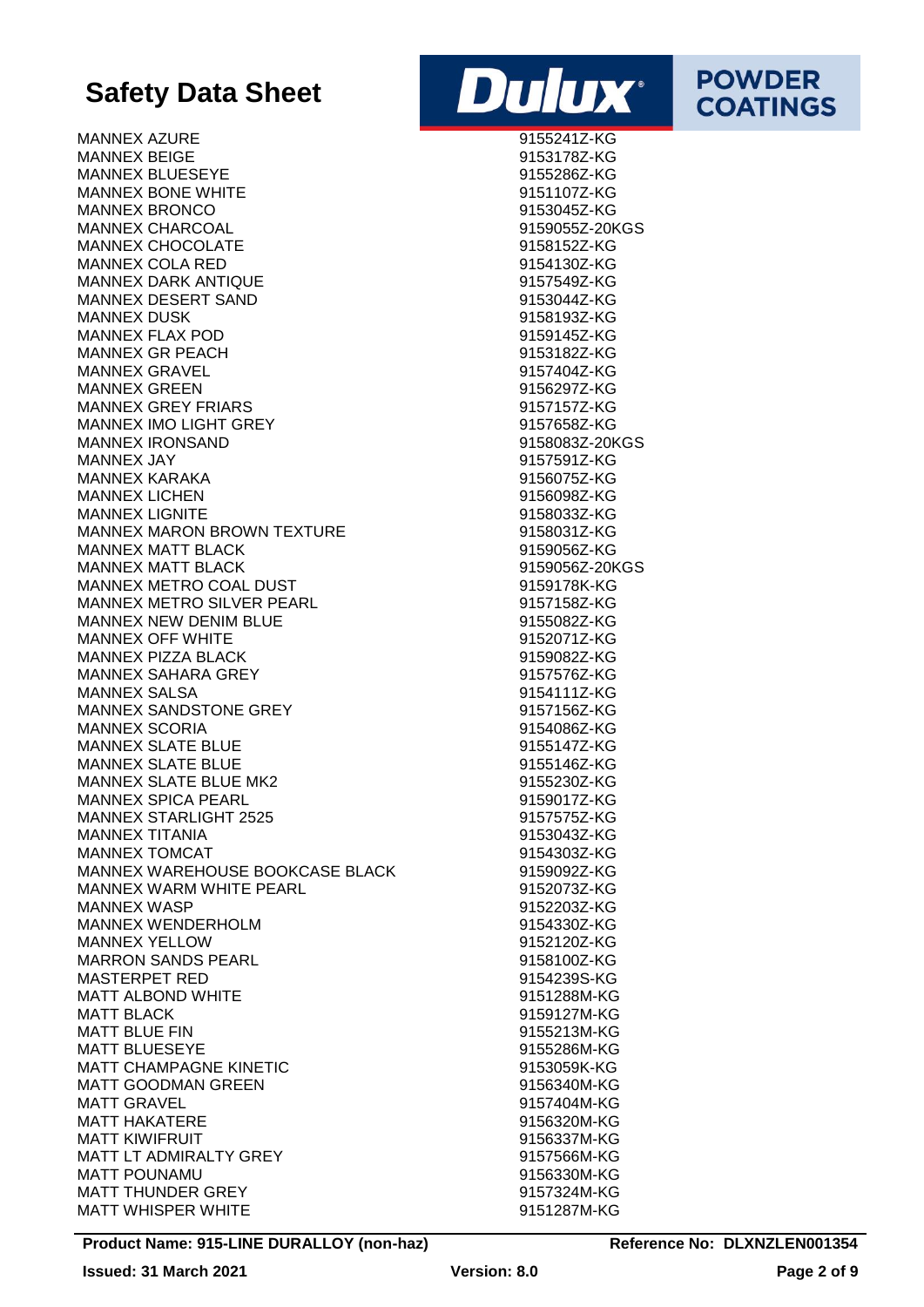MATT WHITE EXAMPLE THE SERVICE OF STREET AND MATT WHITE THE SERVICE OF STREET AND MATT WHITE METALLIC SILVER 9157656Q-KG METROPOLIS STEEL 91596906-KG METROPOLIS WARM WHITE PEARL KINETIC 9152075K-20KGS NAT - PC ( SILVER FROST) KINETIC 9157323K-KG NATURAL STEEL KINETIC CLINIKILL 6157134K-CK NC BROWN SPECKLE TEXTURE 8158158Z-KG NEBULITE BROWN 8158063M-KG OFF WHITE CLINIKILL 91558804-CK ORIENTAL SPICE 91596085-KG OZ OFF WHITE SATIN 91533732-KG PASTURE MATT **Example 2018 12:00 PASTURE MATT** PC88 BLACK SAND METALLIC PEARL 9158157Z-KG PC88 SAND 9153106Z-KG PLATINUM 91597110-KG PLATYPUS KINETIC 9157214K-KG PMS 281 9155235S-KG PMS 485 9154285S-KG POSY GREEN BASE 8156153Z-KG PURE WHITE **Example 2018 12:00 PURE WHITE** RAL 7021 MATT BLACK GREY **1200 MBLACK 1200 MBLACK** 9159161M-KG RAL 7022 UMBRA GREY **1992 UMBRA GREY 1916** 19157578M-KG RAL 7022FS 9158283Z-KG RAL 9006 9157522Q-KG RAL 9007MF 9157624Z-KG SABLE 9157651Z-KG SAHARA SILVER 9157528Q-KG SAHARA SLATE GREY 9157349Z-KG SAIL GREY 9157080M-KG SCIENCE PARK BLUE **191596680-KG** SIENNA 2 9158174Z-KG SIGNAL BRAUN 91596712-KG SILVER SPARKLE MANNEX **Example 2018** 19157553Z-KG SILVER STAR KINETIC CLINIKILL 9157043K-CK SPACE BLUE 9155278G-KG ST ELMO'S FIRE KINETIC 9157208K-KG TANG BROWN 91596925-KG TANGERINE 9154324S-KG TEXTURE SAND BEIGE BASE 88 and 153076Z-KG TEXTURE SAND BROWN BASE 9158040Z-KG TEXTURE SAND PEARL MATT 9153075Z-KG THERMOSASH BLUE 20155240M-KG TITANIA CLINIKILL 91558855-CK TORRES BLUE 91594564-KG TOWNE TEAL 91596782-KG TRISTRAM NAVY 91596067-KG TUNDRA 91596685-KG TWILIGHT 91594565-KG UNISON GREY TEXTURE 9157569Z-KG WARM WHITE PEARL **All and the USA Contract Contract Contract Contract Contract Contract Contract Contract Contract Contract Contract Contract Contract Contract Contract Contract Contract Contract Contract Contract Contract** WEDGEWOOD CLINIKILL **All and the US Annual Struck Control** 91550279-CK WICCA WHITE 91557009-KG WOODGRAIN DARK BEIGE 9153123Z-KG WOODGRAIN DARK RED 9154195Z-KG WOODGRAIN LIGHT BEIGE 9153122Z-KG WOODWIND CLINIKILL 91558858-CK WTS GREY TEXTURE 8157612Z-KG XT-WHITE SATIN 9151139S-KG MANNEX WINDSOR GREY **Example 2016** 19157590Z-KG MANNEX CREAM 9152224Z-KG FAIRVIEW TICKLISH CREAM 9157690G-KG



**POWDER** 

**COATINGS**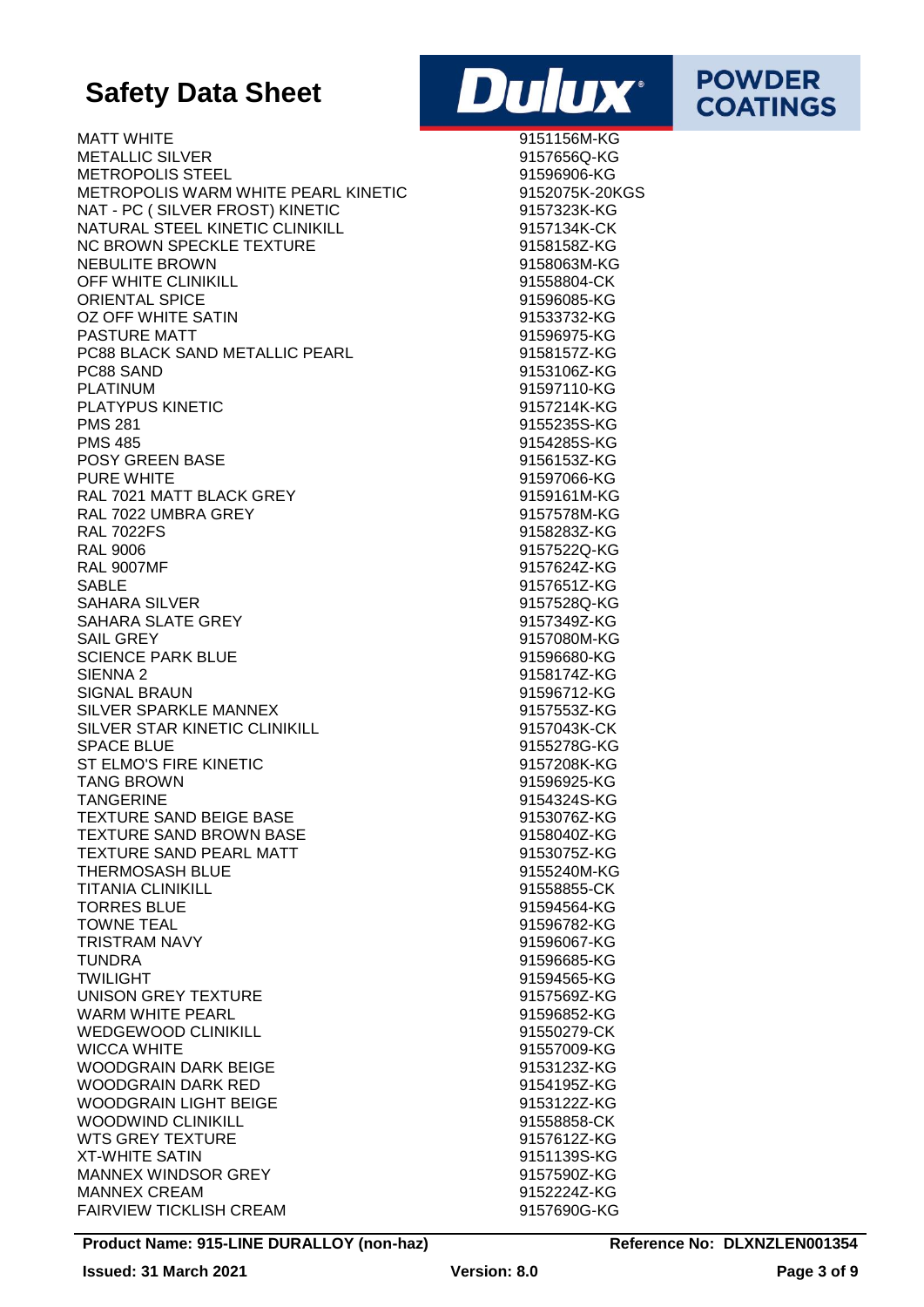MANNEX BEIGE 9153208Z-KG SUMMER SUEDE 9158317Q-KG MANNEX POHUTUKAWA 9154298Z-KG MANNEX SLATE 81 and 19157589Z-KG RAL 7012 BASALT GREY TEXTURE 6 0157195Z-KG MANNEX SURIN CHARCOAL 8159186Z-KG MANNEX WYNDHAM SLATE 8157719Z-KG ALPAC MANNEX BLACK 8159189Z-KG CIOCCOLATO 9158345S-KG MANNEX AQUARIUM 9156329Z-KG





**POWDER** 

**COATINGS** 

**Recommended use:** Powder coating. Applied by electrostatic spray. Non-hazardous formulation variants.

| Supplier:              | Dulux Powder & Industrial Coatings, a division of Dulux Group (New Zealand) |
|------------------------|-----------------------------------------------------------------------------|
|                        | Pty Ltd                                                                     |
| Company No.:           | 55 133 404 118 / Co. 2355191                                                |
| <b>Street Address:</b> | 150 Hutt Park Road                                                          |
|                        | Lower Hutt                                                                  |
|                        | New Zealand                                                                 |
| Telephone:             | 0800 800 975                                                                |

**Emergency Telephone number: Australia – 1800 220 770; New Zealand – 0800 220 770**

### **2. HAZARDS IDENTIFICATION**

**Based on available information, this material is not classified as hazardous according to criteria of EPA New Zealand.**

### **DANGEROUS GOOD CLASSIFICATION**

Not classified as Dangerous Goods by the criteria of the "Australian Code for the Transport of Dangerous Goods by Road & Rail" and the "New Zealand NZS5433: Transport of Dangerous Goods on Land".

| <b>3. COMPOSITION INFORMATION</b>                                    |        |                   |
|----------------------------------------------------------------------|--------|-------------------|
| <b>CHEMICAL ENTITY</b>                                               | CAS NO | <b>PROPORTION</b> |
| Ingredients determined to be non-hazardous or below reporting limits |        | 100 $% (w/w)$     |
|                                                                      |        | 100%              |

### **4. FIRST AID MEASURES**

If poisoning occurs, contact a doctor or Poisons Information Centre (Phone Australia 131 126, New Zealand 0800 764 766).

**Inhalation:** Remove victim from exposure - avoid becoming a casualty. Remove contaminated clothing and loosen remaining clothing. Allow patient to assume most comfortable position and keep warm. Keep at rest until fully recovered. Seek medical advice if effects persist.

**Skin Contact:** If skin or hair contact occurs, remove contaminated clothing and flush skin and hair with running water. If swelling, redness, blistering or irritation occurs seek medical assistance.

**Eye contact:** If in eyes wash out immediately with water. In all cases of eye contamination it is a sensible precaution to seek medical advice.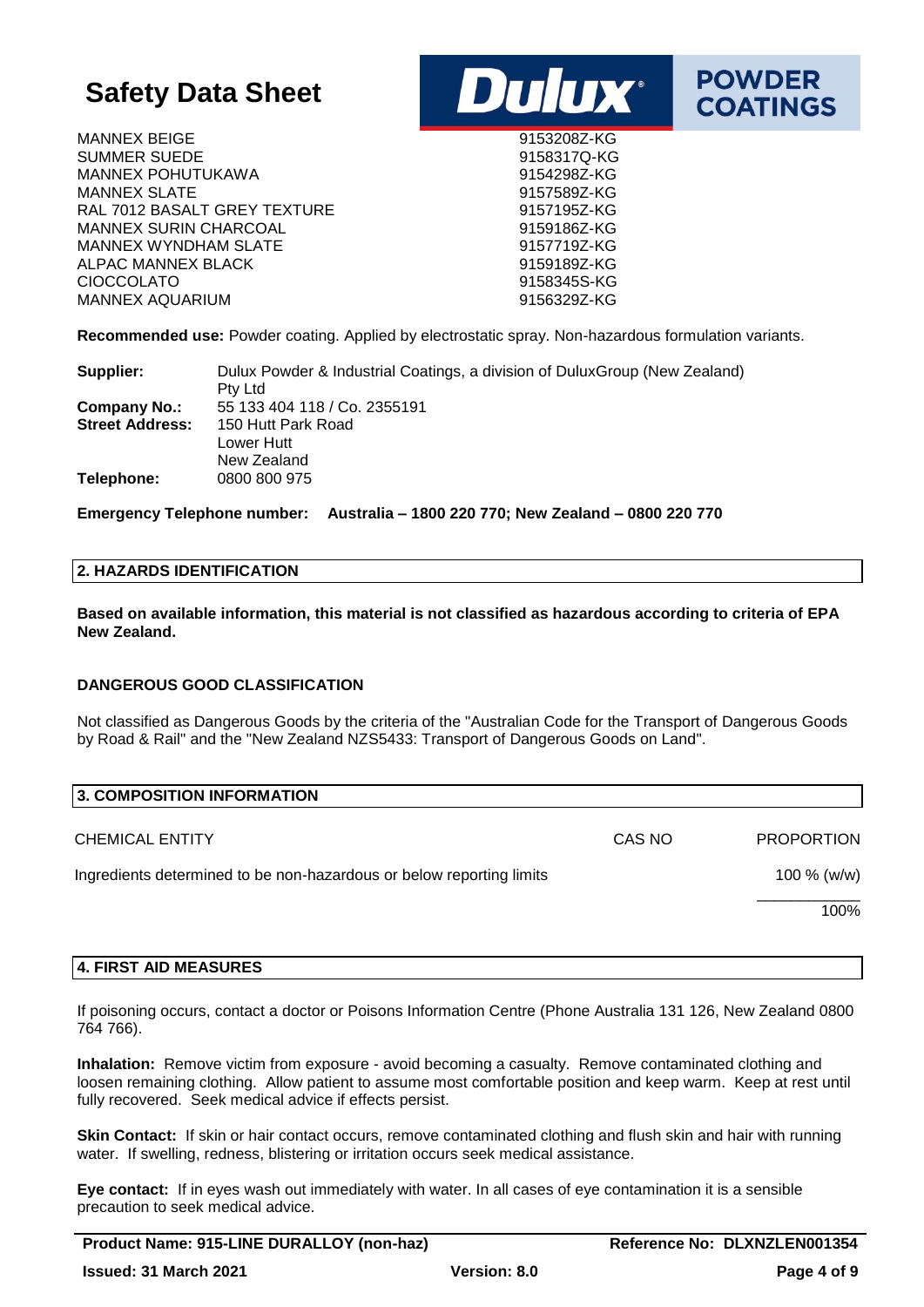

**Ingestion:** Rinse mouth with water. If swallowed, do NOT induce vomiting. Give a glass of water to drink. Never give anything by the mouth to an unconscious patient. If vomiting occurs give further water. Seek medical advice.

**PPE for First Aiders:** Wear safety shoes, overalls, gloves, safety glasses, dust mask. Available information suggests that gloves made from nitrile rubber should be suitable for intermittent contact. However, due to variations in glove construction and local conditions, the user should make a final assessment. Always wash hands before smoking, eating, drinking or using the toilet. Wash contaminated clothing and other protective equipment before storing or re-using.

**Notes to physician:** Treat symptomatically.

### **5. FIRE FIGHTING MEASURES**

**Hazchem Code:** Not applicable.

**Suitable extinguishing media:** If material is involved in a fire use water fog (or if unavailable fine water spray), alcohol resistant foam, standard foam, dry agent (carbon dioxide, dry chemical powder).

**Specific hazards:** Combustible material.

**Fire fighting further advice:** On burning or decomposing may emit toxic fumes. Fire fighters to wear selfcontained breathing apparatus and suitable protective clothing if risk of exposure to vapour or products of combustion or decomposition.

### **6. ACCIDENTAL RELEASE MEASURES**

### **SMALL SPILLS**

Wear protective equipment to prevent skin and eve contamination. Avoid inhalation of vapours or dust. Wipe up with absorbent (clean rag or paper towels). Collect and seal in properly labelled containers or drums for disposal.

### **LARGE SPILLS**

Clear area of all unprotected personnel. Slippery when spilt. Avoid accidents, clean up immediately. Wear protective equipment to prevent skin and eye contamination and the inhalation of dust. Work up wind or increase ventilation. Cover with damp absorbent (inert material, sand or soil). Sweep or vacuum up, but avoid generating dust. Collect and seal in properly labelled containers or drums for disposal. If contamination of crops, sewers or waterways has occurred advise local emergency services.

### **Dangerous Goods - Initial Emergency Response Guide No:** Not applicable

### **7. HANDLING AND STORAGE**

**Handling:** Avoid eye contact and repeated or prolonged skin contact. Avoid inhalation of dust.

**Storage:** Store in a cool, dry, well-ventilated place and out of direct sunlight. Store away from foodstuffs. Store away from incompatible materials described in Section 10. Store away from sources of heat and/or ignition. Keep container standing upright. Keep containers closed when not in use - check regularly for spills.

### **8. EXPOSURE CONTROLS / PERSONAL PROTECTION**

**National occupational exposure limits:** No value assigned for this specific material by WorkSafe New Zealand.

**Biological Limit Values:** As per the WorkSafe New Zealand the ingredients in this material do not have a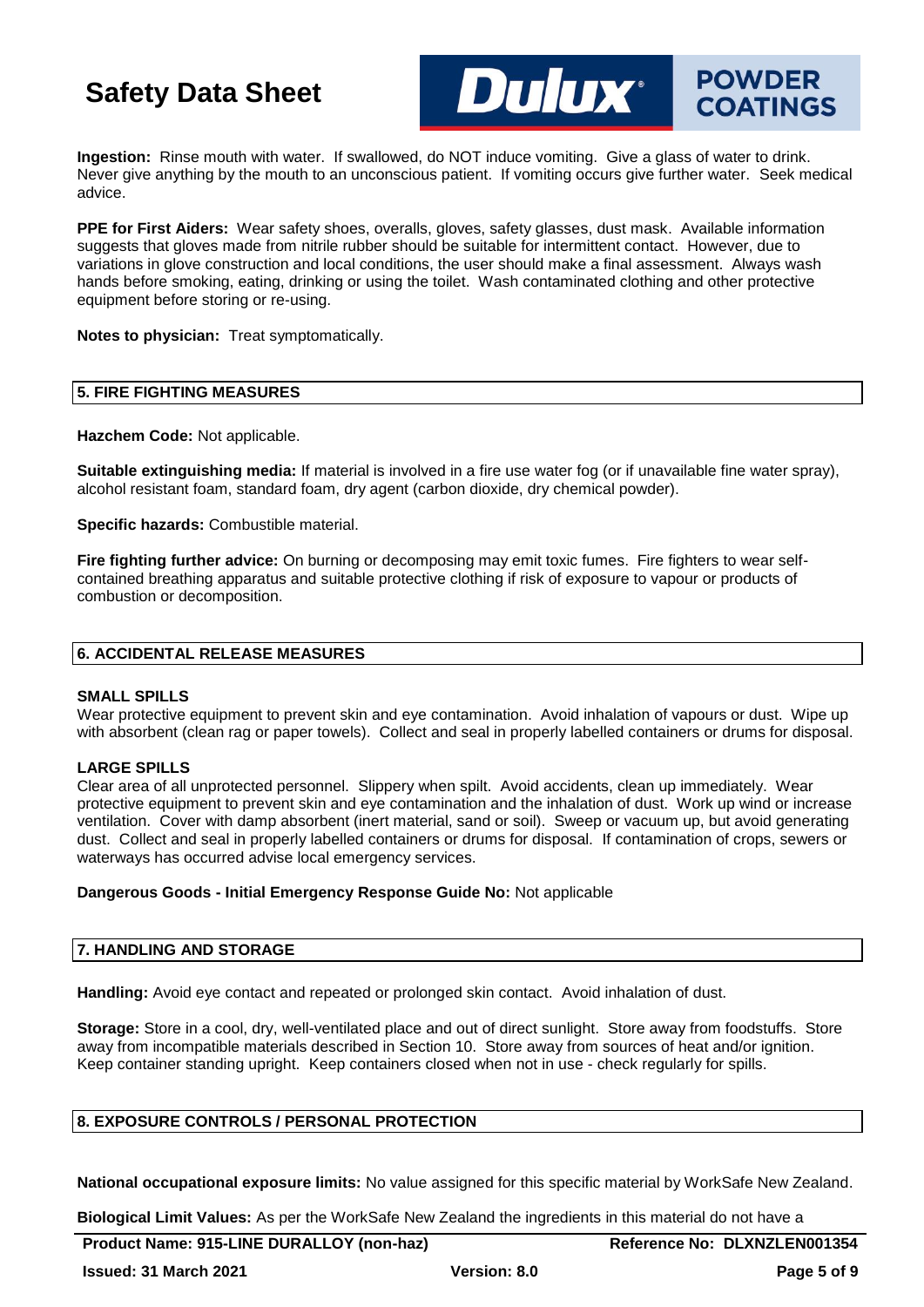

Biological Limit Allocated.

**Engineering Measures:** Natural ventilation should be adequate under normal use conditions..

**Personal Protection Equipment:** SAFETY SHOES, OVERALLS, GLOVES, SAFETY GLASSES, DUST MASK.

Wear safety shoes, overalls, gloves, safety glasses, dust mask. Available information suggests that gloves made from nitrile rubber should be suitable for intermittent contact. However, due to variations in glove construction and local conditions, the user should make a final assessment. Always wash hands before smoking, eating, drinking or using the toilet. Wash contaminated clothing and other protective equipment before storing or reusing.

**Hygiene measures:** Keep away from food, drink and animal feeding stuffs. When using do not eat, drink or smoke. Wash hands prior to eating, drinking or smoking. Avoid contact with clothing. Avoid eye contact and repeated or prolonged skin contact. Avoid inhalation of dust. Ensure that eyewash stations and safety showers are close to the workstation location.

### **9. PHYSICAL AND CHEMICAL PROPERTIES**

| Form:   | Powder               |
|---------|----------------------|
| Colour: | Various              |
| Odour:  | Mild, characteristic |

**Solubility:** Insoluble in water. **Specific Gravity:** 1.1 - 1.6 **Relative Vapour Density (air=1):** N App **Vapour Pressure (20 °C):** N App **Flash Point (°C):** N App<br> **Flammability Limits (%):** N App **Flammability Limits (%): Autoignition Temperature (°C):** N Av **Melting Point/Range (°C):** N App **Boiling Point/Range (°C):** N App **pH:** N App **Viscosity:** N App **Total VOC (g/Litre):** N App

(Typical values only - consult specification sheet)  $N Av = Not available, N App = Not applicable$ 

### **10. STABILITY AND REACTIVITY**

**Chemical stability:** This material is thermally stable when stored and used as directed.

**Conditions to avoid:** Elevated temperatures and sources of ignition.

**Incompatible materials:** Oxidising agents.

**Hazardous decomposition products:** Oxides of carbon and nitrogen, smoke and other toxic fumes.

**Hazardous reactions:** No known hazardous reactions.

### **11. TOXICOLOGICAL INFORMATION**

No adverse health effects expected if the product is handled in accordance with this Safety Data Sheet and the product label. Symptoms or effects that may arise if the product is mishandled and overexposure occurs are: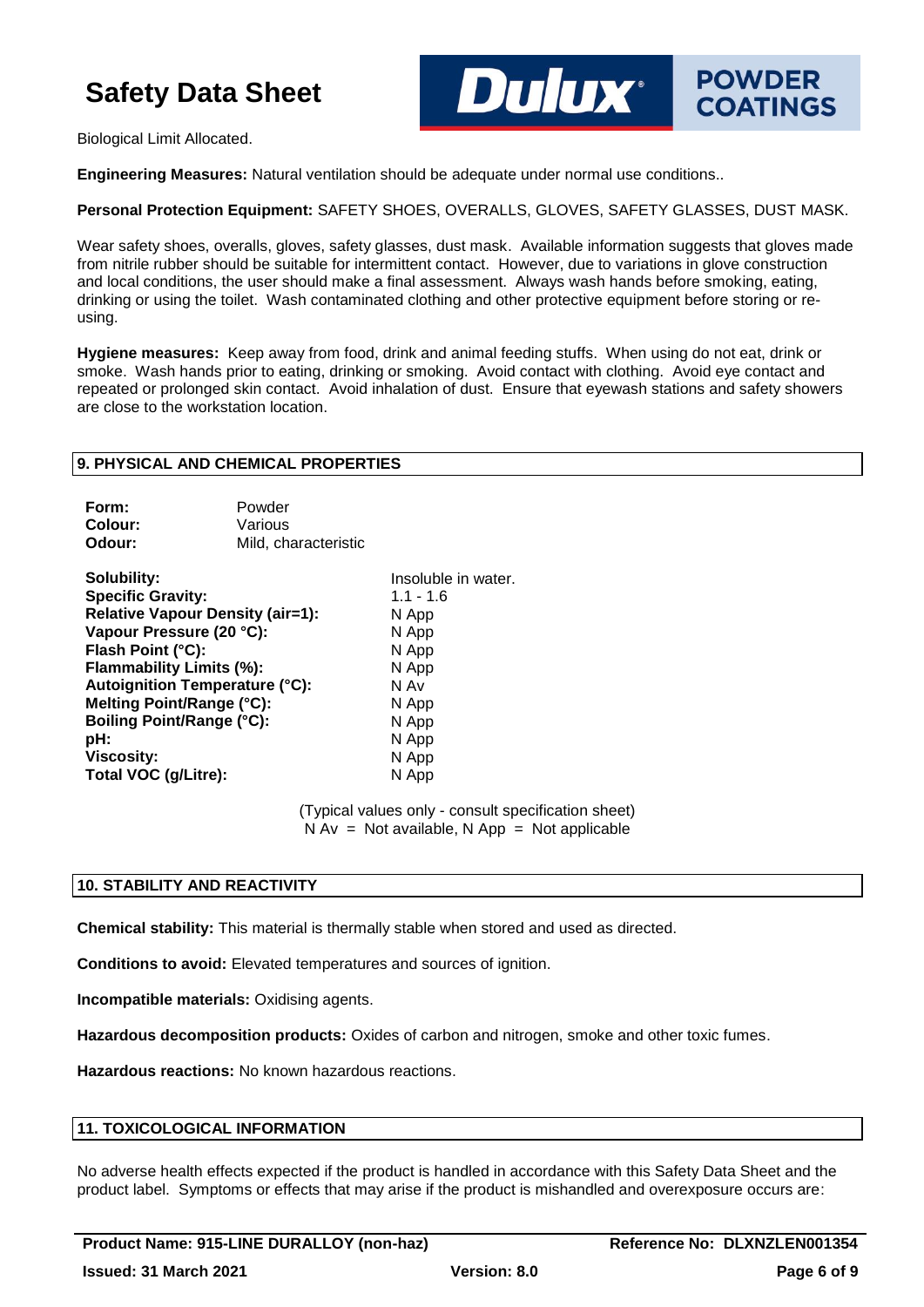

### **Acute Effects**

**Inhalation:** Material may be an irritant to mucous membranes and respiratory tract.

**Skin contact:** Contact with skin may result in irritation.

**Ingestion:** Swallowing can result in nausea, vomiting and irritation of the gastrointestinal tract.

**Eye contact:** May be an eye irritant. Exposure to the dust may cause discomfort due to particulate nature. May cause physical irritation to the eyes.

### **Acute toxicity**

**Inhalation:** This material has been classified as non-hazardous. Acute toxicity estimate (based on ingredients):  $LCS0 > 5.0$  mg/L

**Skin contact:** This material has been classified as non-hazardous. Acute toxicity estimate (based on ingredients): >5,000 mg/Kg bw

**Ingestion:** This material has been classified as non-hazardous. Acute toxicity estimate (based on ingredients): >5,000 mg/Kg bw

**Corrosion/Irritancy:** Eye: this material has been classified as not corrosive or irritating to eyes. Skin: this material has been classified as not corrosive or irritating to skin.

**Sensitisation:** Inhalation: this material has been classified as not a respiratory sensitiser. Skin: this material has been classified as not a skin sensitiser.

**Aspiration hazard:** This material has been classified as non-hazardous.

**Specific target organ toxicity (single exposure):** This material has been classified as non-hazardous.

### **Chronic Toxicity**

**Mutagenicity:** This material has been classified as non-hazardous.

**Carcinogenicity:** This material has been classified as non-hazardous.

### **Reproductive toxicity (including via lactation):**

This material has been classified as non-hazardous.

**Specific target organ toxicity (repeat exposure):** This material has been classified as non-hazardous.

### **12. ECOLOGICAL INFORMATION**

Avoid contaminating waterways.

**Acute aquatic hazard:** This material has been classified as non-hazardous. Acute toxicity estimate (based on ingredients): >100 mg/L

**Long-term aquatic hazard:** This material has been classified as non-hazardous. Non-rapidly or rapidly degradable substance for which there are adequate chronic toxicity data available OR in the absence of chronic toxicity data, Acute toxicity estimate (based on ingredients): >100 mg/L, where the substance is not rapidly degradable and/or BCF  $<$  500 and/or log  $K_{ow}$   $<$  4.

**Ecotoxicity in the soil environment:** This material has been classified as non-hazardous.

**Ecotoxicity to terrestrial vertebrates:** This material has been classified as non-hazardous.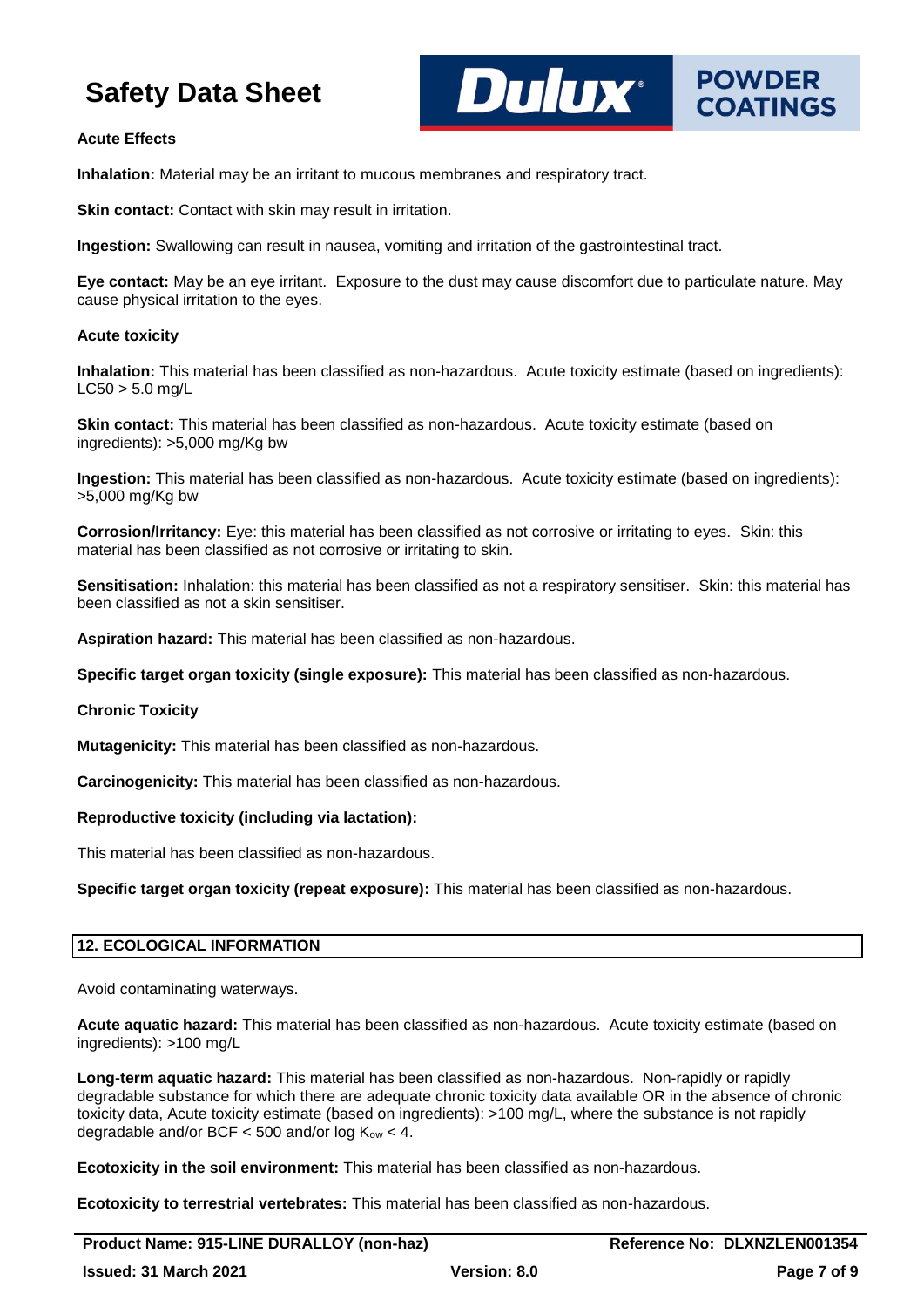**DUIDX**\*

**Ecotoxicity to terrestrial invertebrates:** This material has been classified as non-hazardous.

**Ecotoxicity:** No information available.

**Persistence and degradability:** No information available.

**Bioaccumulative potential:** No information available.

**Mobility:** No information available.

### **13. DISPOSAL CONSIDERATIONS**

Persons conducting disposal, recycling or reclamation activities should ensure that appropriate personal protection equipment is used, see "Section 8. Exposure Controls and Personal Protection" of this SDS.

If possible material and its container should be recycled. If material or container cannot be recycled, dispose in accordance with local, regional, national and international Regulations.

### **14. TRANSPORT INFORMATION**

### **ROAD AND RAIL TRANSPORT**

Not classified as Dangerous Goods by the criteria of the "Australian Code for the Transport of Dangerous Goods by Road & Rail" and the "New Zealand NZS5433: Transport of Dangerous Goods on Land".

### **MARINE TRANSPORT**

Not classified as Dangerous Goods by the criteria of the International Maritime Dangerous Goods Code (IMDG Code) for transport by sea.

### **AIR TRANSPORT**

Not classified as Dangerous Goods by the criteria of the International Air Transport Association (IATA) Dangerous Goods Regulations for transport by air.

### **15. REGULATORY INFORMATION**

### **This material is not subject to the following international agreements:**

Montreal Protocol (Ozone depleting substances) The Stockholm Convention (Persistent Organic Pollutants) The Rotterdam Convention (Prior Informed Consent) Basel Convention (Hazardous Waste) International Convention for the Prevention of Pollution from Ships (MARPOL)

### **This material/constituent(s) is covered by the following requirements:**

• All components of this product are listed on or exempt from the New Zealand Inventory of Chemical (NZIoC).

### **16. OTHER INFORMATION**

Reason for issue: Revised

This Safety Data Sheet has been prepared by Chemical Data Services Pty Ltd (chemdata.com.au) on behalf of its client.

Safety Data Sheets are updated frequently. Please ensure that you have a current copy.

This SDS summarises at the date of issue our best knowledge of the health and safety hazard information of the